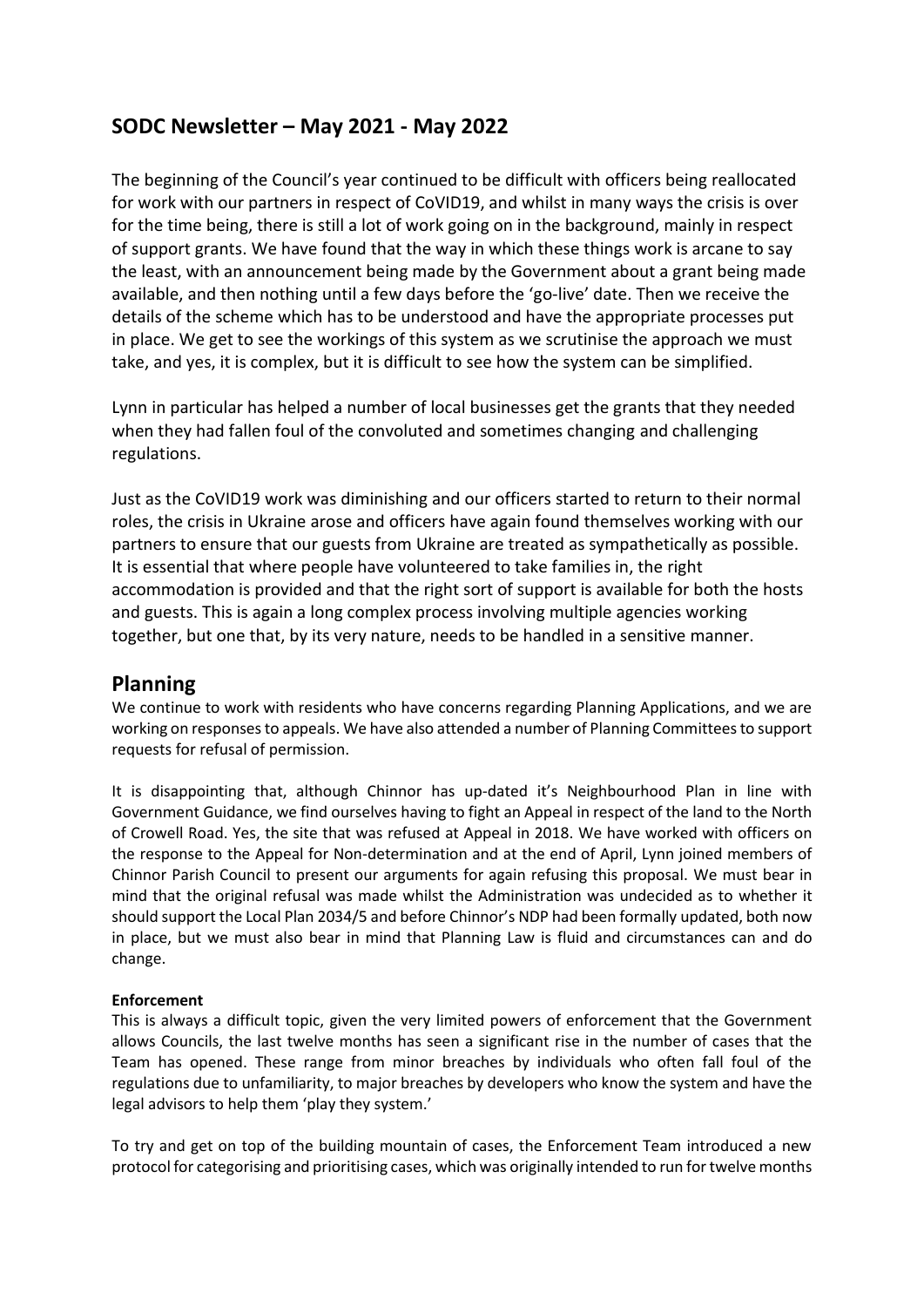with a review at the end of that period. During review at Scrutiny, it became clear that this was considered by most councillors to be too long and so the review was agreed to be carried out after 6 months to determine whether this protocol was proving effective. This review is scheduled to be carried out in the very near future.

#### **5 Year Land Supply**

As previously advised, as Chair of Scrutiny, Ian has requested a full and thorough review into the Council's preparation for Appeals and the approach taken to review the 5 Year Land Supply. This work remains on plan and the report should come to Scrutiny in July. The findings of the report will help bolster the Council's case at Appeal. Whilst the Council is confident that our figures are correct, there can be no doubt that CoVID19 delayed progress for many developers and this can, and in some areas has, impacted some authorities' land supply. We have written to the Secretary of State pointing out that this situation can result in an unfair, and 'manufactured' bias in favour of developers, but the responses have not been promising.

### **Community Hub supports residents with calls and supermarket vouchers**

Over the year, we've seen an increase in requests for support from our Community Hub team. Our officers have handled a significant number of enquires resulting in food parcels being provided and onward referrals for further support.

## **Social Housing**

We have had a number of requests for help from residents in social housing provided by Housing Associations. Whilst the Housing Associations are legally effectively outside of our remit, in most instances Lynn, supported by our Housing Team, has been able to help bring issues to proper focus and help bring about resolution.

## **Passed with flying colours**

Our colleagues in the councils' Legal team have once again achieved an excellent outcome in their assessment against the Lexcel standard - the Law Society's quality accreditation for legal practices. To quote their Head of Service, Patrick Arran, the team has "passed with flying colours".

The assessment involved a two-day grilling of senior management and team members, and considered factors like client care, financial management, information management, people management and file and case management. The next full assessment is due 2025, although the service still has an annual inspection each year.

Well done everyone.

## **Office accommodation update**

You may already be aware that we've taken advantage of an opportunity to vacate our offices at Milton Park a little earlier than we had once planned. We've enacted a break clause in our lease, which will save the council significant sums in rent and running costs.

The lease will end this autumn and a project is already underway to identify suitable, cost-effective interim accommodation that will meet our current needs now we've adapted to flexible and remote working and will bridge the gap between leaving Milton Park and moving into permanent offices.

High level plans have been drawn up for a new Headquarters building on the 'Didcot Gateway Site' which should provide sufficient work-space for the Council's officers given that hybride working is